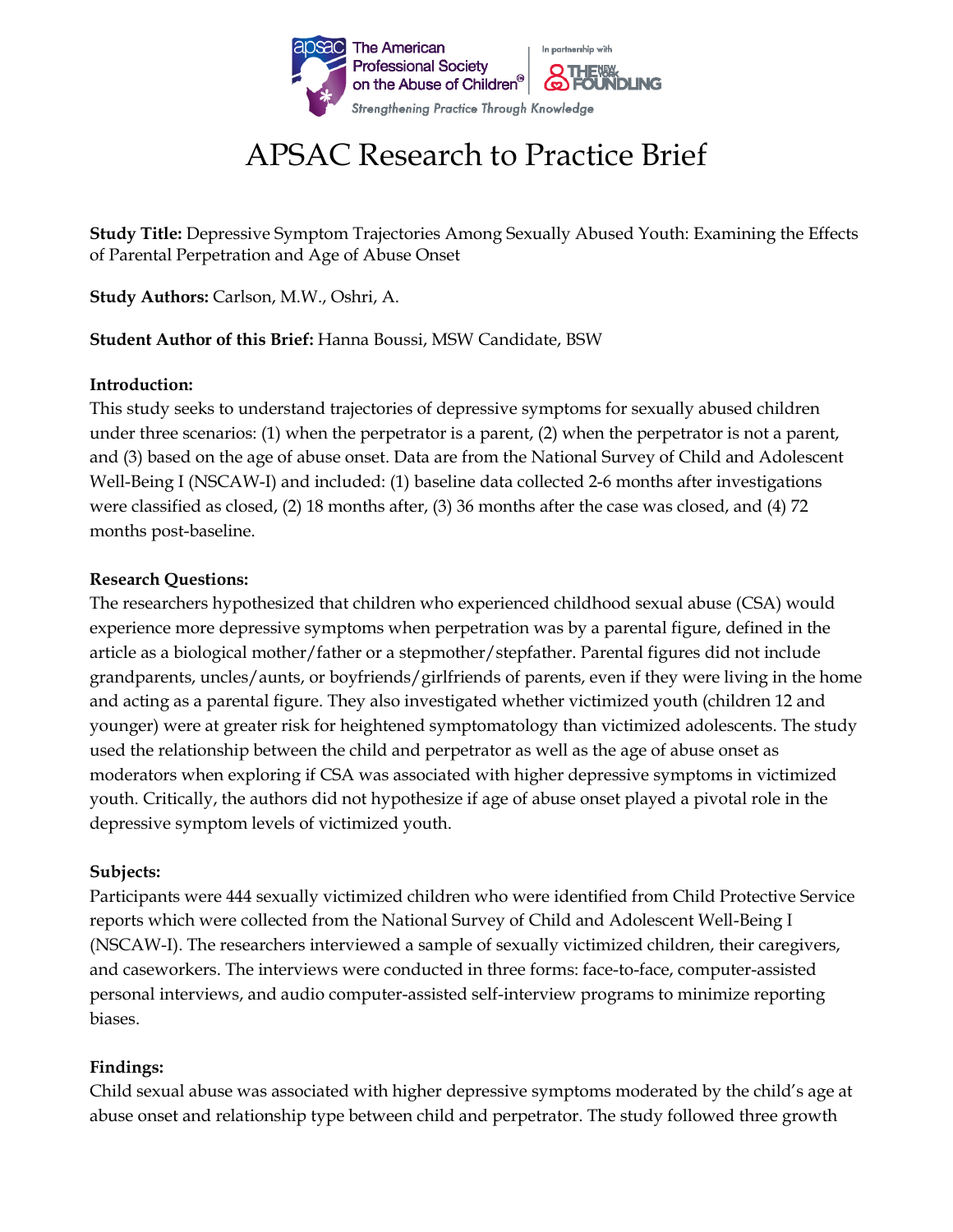trajectories: falling, rising, and flat to further analyze how histories of CSA predict depressive symptoms during adolescence. Victims of CSA whose perpetrator was a parent were associated with rising and falling trajectories indicating the presence of higher depressive symptoms than those affiliated with the flat trajectory. Additionally, children who were sexually abused at a younger age followed the falling trajectory, whereas children sexually abuse at a later age followed the rising trajectory. Notably, the data suggested that gender played a crucial role in classifying the effects of CSA on depressive symptomatology, with females having an increased risk for a falling trajectory in comparison to males.

Breaking down the sample across the three trajectories, the study found that individuals in all four waves exhibited lower depressive symptoms while remaining in the flat trajectory. Additionally, it is critical to mention that a majority of the sample experienced consistently low depressive symptoms, which could be a strong indicator of high levels of resiliency among sexually victimized youth. The results of the study were consistent with the hypotheses presented by the authors.

### **Recommendation:**

Clinicians should work closely with sexually victimized youth to identify the best course of treatment for coping with the trauma associated with abuse. Since there is a link between child sexual assault and the development of depressive symptomatology, practitioners can closely evaluate if these links are reason to screen repeatedly for depression or related disorders, particularly when factoring in age of abuse onset and parental perpetration. Additionally, policy makers might consider allocating funding for follow-up screenings and assessments with victims of sexual abuse. This is pertinent since CSA victims on the rising trajectory may not require services during the initial screening, however, they may develop symptoms later on.

# **Bottom Line:**

Depressive symptom trajectories vary based on age of abuse onset and parental perpetration. Youth who experienced child sexual abuse at a later age resulted in an increase of depressive symptoms over time when the perpetrator of violence was a parental figure. Conversely, youth who experienced an earlier onset of abuse had a decrease in depressive symptoms over time. Ultimately, consistently low depressive symptoms among the sampled victimized youth may be an indicator of resiliency.

**Citation:** Carlson, M.W., & Oshri, A. (2018). Depressive Symptom Trajectories Among Sexually Abused Youth: Examining the Effects of Parental Perpetration and Age of Abuse Onset. Child Maltreatment, 23(4), 387-398.

# **About the Student Research to Practice Brief Author**

**Hanna Boussi** is a student at the University of Michigan pursuing her Master of Social Work with a specialization of Interpersonal Practice in Health. Hanna received her Bachelor of Social Work from Oakland University in 2018. Hanna is currently an intern at Workit Health, an opioid addiction treatment center which provides Medication Assisted Treatment (MAT). Her main areas of interest